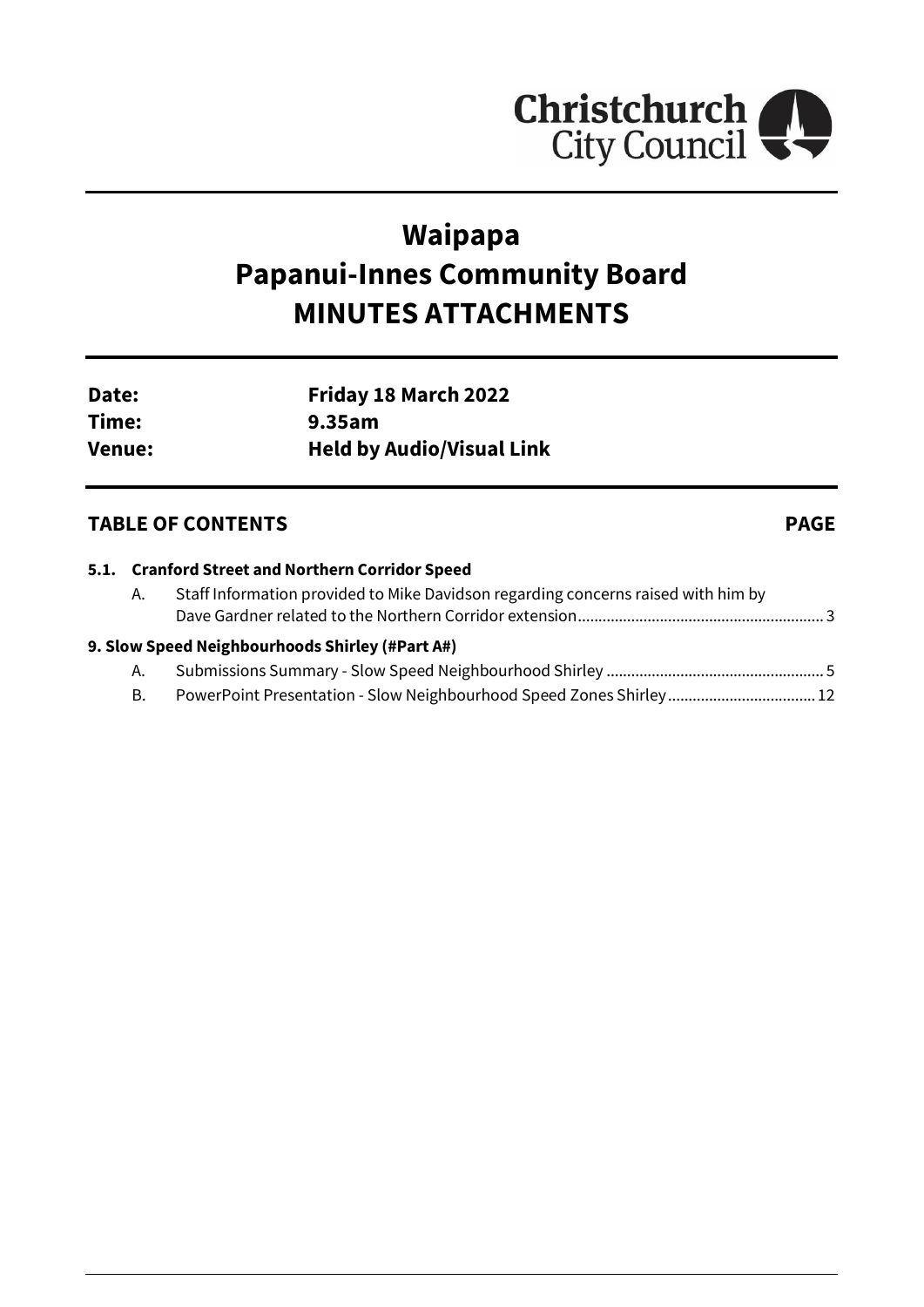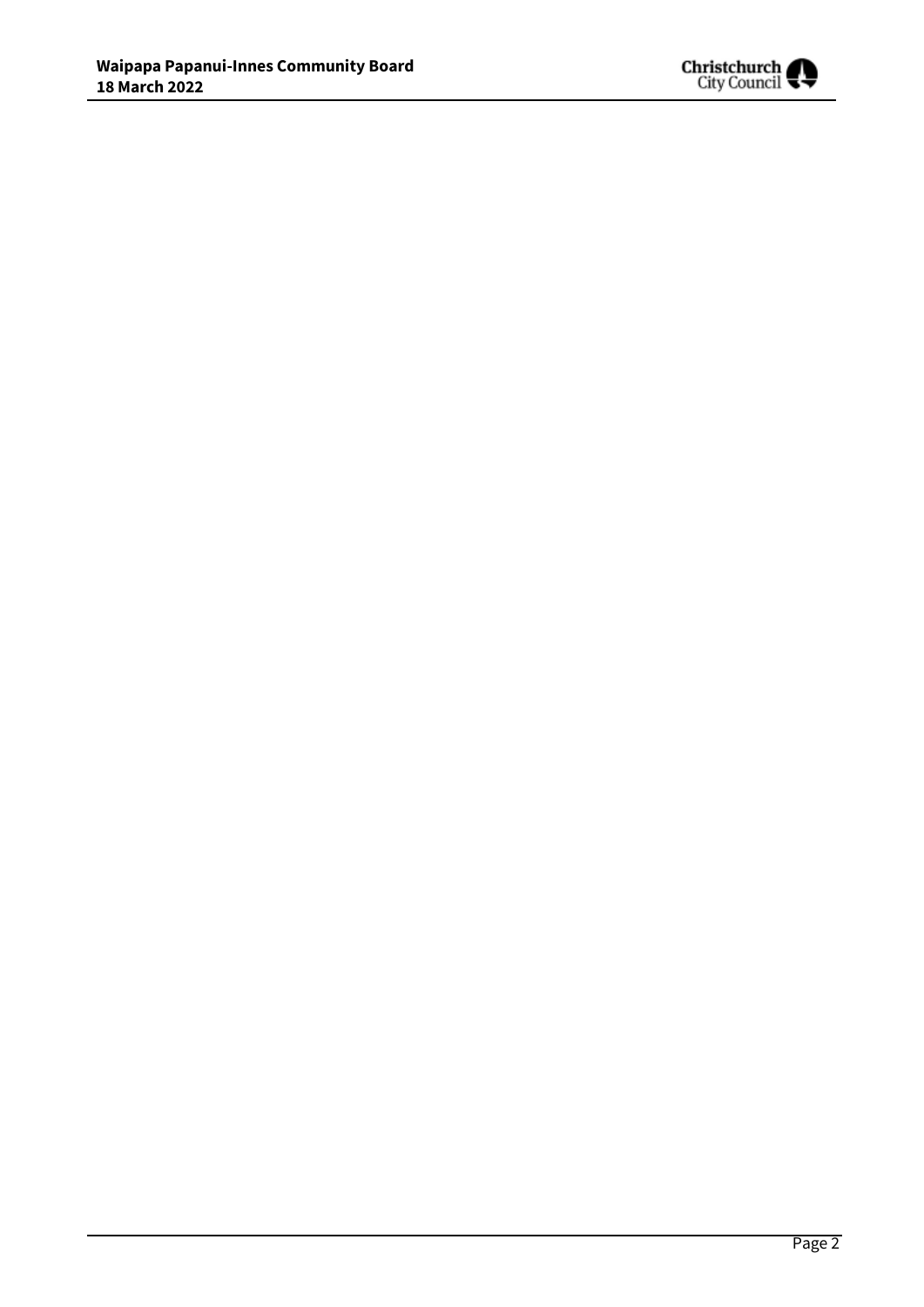<span id="page-2-0"></span>**From:** Office of the CE **Sent:** Thursday, 17 March 2022 **To:** Mike Davidson **Subject:** Re: Northern Corridor extension, speed and noise

Dear Mike,

Please find the following information from staff:

#### Northern corridor extension/cranford st issues:

*I noticed there is a new digital sign that shows people's excessive motorway speed going into Cranford street from the northern corridor, I have also noticed people are still going too fast for their speed to actually show up on the sign (only seems to show up if they are going in the 50-60 range)*

The newly installed electronic speed advisory sign monitors both lanes approaching Cranford St. and vehicles exceeding 55km/hr activate the sign to flash "slow down" at the motorist to re-act. We are presently monitoring the operation of the sign and liaising with the manufacturer /installer and will be making adjustments if necessary. The sign has only been operational for 3 weeks and it has shown it is effective in slowing the vehicles coming off the Northern Motorway merging with vehicles exiting the Cranford St. roundabout.

*People are also still going much too fast into the off ramp to winters road/QE2 drive, so much that they are braking hard before the 25kph speed bump and have caused potholes where they are breaking, I can show you if you like.*

The pot hole has been repaired and it was probably the result of a defective seal coat rather than caused by braking vehicles. A new asphalt concrete overlay will be constructed over the existing chip seal surface on this section in the next two months. The speed hump is effective in slowing vehicles through this area.

*It's also not nice having cars behind me trying to go over 80k when i'm trying to slow down so i don't speed in the 50k off ramp zone*

*The overpass over QE2 also is angled downwards (because of the curve or the road) towards the houses, which means that the Jersey barriers are not tall enough to block the sound(i can see the car wheels of southbound traffic from my dining room). Why did they design it poorly?*

The height of the concrete barrier was designed with advice from the Acoustic Engineer.

*Is there any way to fix the northern side of the cranford roundabout shared path crossing so it's not such a tight turn for cyclists? It's a very tight and narrow turn.*

The tight turn is effectively there to slow cyclists down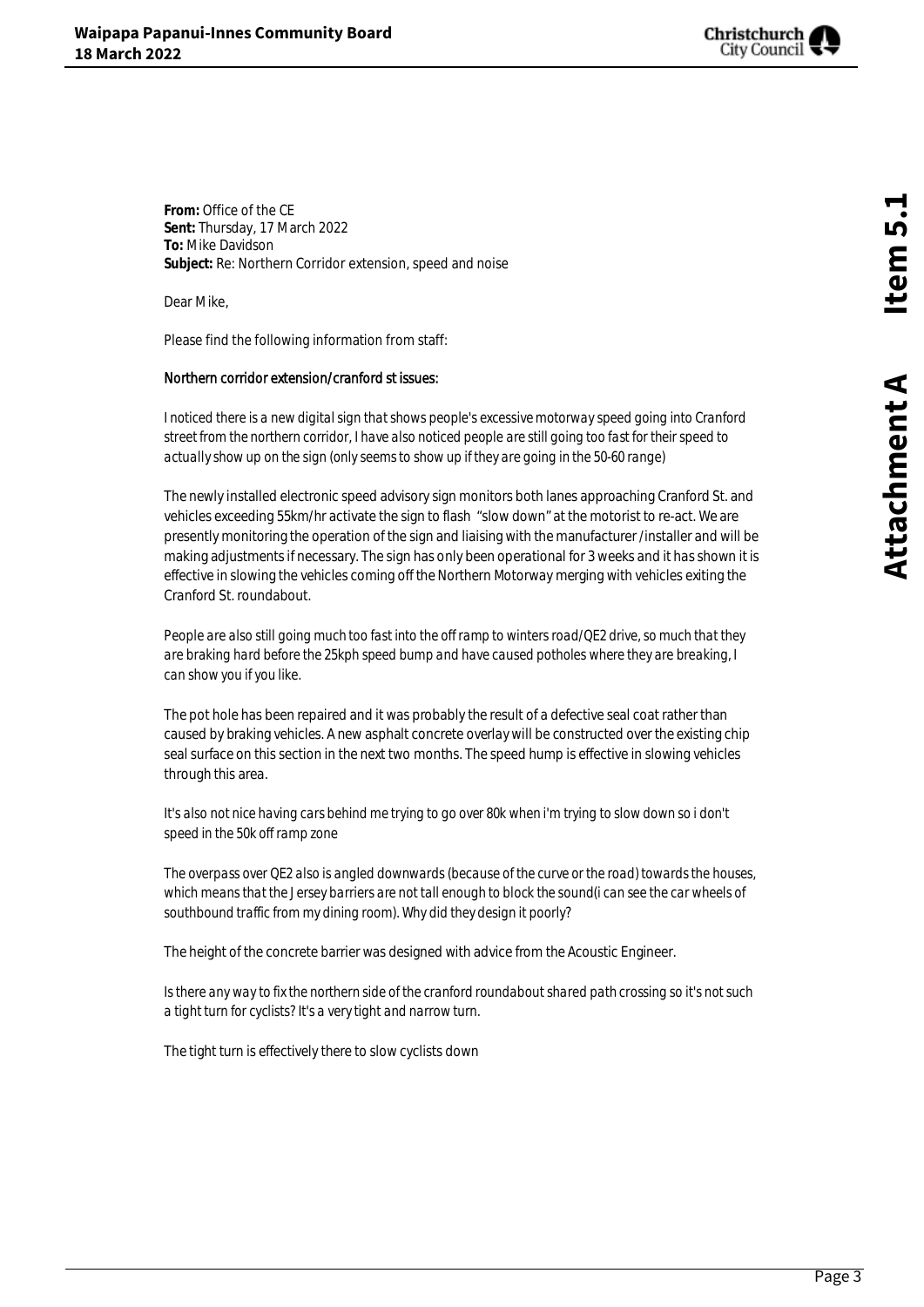*Cars being parks outside the pub and lawnmower repair shop on cranford, block the view for cars exiting, making it dangerous cause of the speed of cars traveling along cranford street, which also makes cars block the shared path.*

We are reviewing these carparks and some will be removed particularly at entry /exits that have high vehicle usage.

#### QE2 drive issues:

*Is there any plan to slow the speed of QE2 drive west of the Northern corridor to 60kph to help with the acceleration engine noise from cars and air brakes of trucks(can't put "don't use engine brake signs" up on roads that are 80kph)*

*Driving along QE2 from the roundabout with responsible acceleration means by the time you are half way along the 80kph section you have to start slowing down to not speed in the 50kph section The 80kph part also encourages speeding in the 50k zones on and past main north road.*

This section of QE II drive is still the responsibility of NZTA/WK and will be handed over to CCC sometime in the future. We will review the issue then.

*It is also very uncomfortable to travel along the shared path next to QE2 drive as it's very close to cars going so fast(they can go up to 90kph without getting a ticket)*

There is a wire rope barrier between the cycleway and the traffic lanes which gives the cyclist added protection.

*There is also no noise barriers for the people on grimseys road who live close to QE2 drive*

This section of QE II Drive will have a new asphalt concrete surface constructed which will lower the noise quality to approved levels.

#### *40kph streets?:*

*Is there any chance to get the streets bound between cranford, QE2, and the northern corridor area speed limit dropped to 40kph? Just like CCC is doing with the shirley area and have done with wigram I'm sure people north of QE2 on Grimseys road would also love it dropped to 40kph*

Some areas have already 40km/hr speed limit installed and CCC are reviewing other areas where traffic patterns have changed due to the Ch'Ch Northern Motorway.

I hope this helps, Mike. Let me know if you need anything else.

Kind regards,

**Ana Macadie Senior Advisor** Official Information Team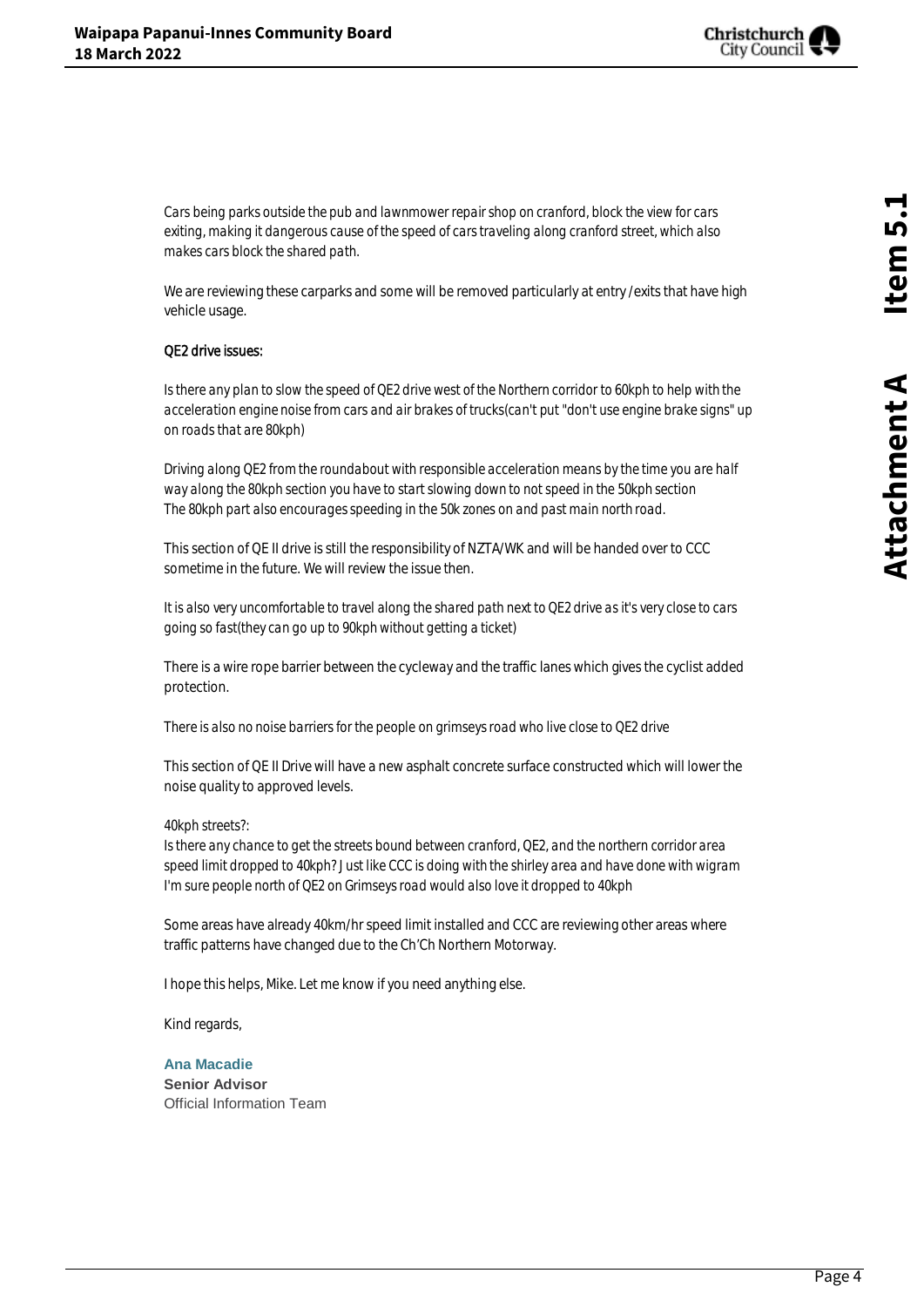<span id="page-4-0"></span>

| Submission  <br>ID | <b>First name</b> | Last name | Organisation | Is there anything we need to know before carrying out these changes?                                                                                                                                                                                                                                                                                                                                                                                                                                                                                                                                                                                                                                                                                                                                                                                                                                                                                                                                                                                                                |
|--------------------|-------------------|-----------|--------------|-------------------------------------------------------------------------------------------------------------------------------------------------------------------------------------------------------------------------------------------------------------------------------------------------------------------------------------------------------------------------------------------------------------------------------------------------------------------------------------------------------------------------------------------------------------------------------------------------------------------------------------------------------------------------------------------------------------------------------------------------------------------------------------------------------------------------------------------------------------------------------------------------------------------------------------------------------------------------------------------------------------------------------------------------------------------------------------|
| 41916              | Tony              | Lake      |              | Waste of time as the people speeding on these streets will also ignore the 40km/h restrictions. Punishing law biding citizens beca<br>law, how about strategically placing speed cameras so as to create behaviour change amongst those who speed on those streets                                                                                                                                                                                                                                                                                                                                                                                                                                                                                                                                                                                                                                                                                                                                                                                                                  |
| 41926              | Samantha          | Turner    |              | I have lived and also worked in this area for many years and think this is a terrible idea. I also doubt the local community and pec<br>have expressed this support of a speed reduction. This will actually have the opposite effect of safe. There will be more traffic cor<br>more accidents. I walk down these roads everyday and think you would be better to be putting a set of lights at the Emmett, Aka<br>intersections (as this is one of the worst ones in Chch) or more pedistrian crossings along these roads. As there a minimal ones if<br>and Hills road give way, would be more safe than lower speeds. These are main roads in and out of town, so I believe there should<br>communities than this. Just seems like a quick fix option with no thought or long term thinking behind it. As a home owner and r<br>another outcome that we have had minimal choice or feedback in. And I see this going ahead, even if all the submissions were ne<br>Ccc time to actually start listening to your communities and talking to big groups if people in the areas!!! |
| 41932              | Symon             | Holmes    |              | Lowering the speed limit will not stop vehicles traveling at excessive speed. If they are already traveling at excessive speed with a<br>continue to do so with a lower speed limit.                                                                                                                                                                                                                                                                                                                                                                                                                                                                                                                                                                                                                                                                                                                                                                                                                                                                                                |
|                    |                   |           |              | Nor is it likely to reduce the number of minor crashes. You have not provided any details of how many minor crashes there have<br>have not provided any details on what the cause of the crashes were and whether lowering the speed limit will reduce the numbe                                                                                                                                                                                                                                                                                                                                                                                                                                                                                                                                                                                                                                                                                                                                                                                                                    |
|                    |                   |           |              | Lower speed limits will not make it safer for pedestrians. They should not be walking on the road but on the foot paths and wher<br>responsible for checking that there is no oncoming traffic.                                                                                                                                                                                                                                                                                                                                                                                                                                                                                                                                                                                                                                                                                                                                                                                                                                                                                     |
|                    |                   |           |              | A lower speed limit will only increase travel times for people living in the affected area, increase delivery times for couriers and sl<br>are likely to annoy the local residents.                                                                                                                                                                                                                                                                                                                                                                                                                                                                                                                                                                                                                                                                                                                                                                                                                                                                                                 |
| 41934              | Tim               | Taotua    |              | Anything to make Shirley/Mairehau safe for both pedestrians is welcome since Skipton Street has had a few police chases in the<br>speeding problem from drivers coming from Emmett Street through Skipton Street.                                                                                                                                                                                                                                                                                                                                                                                                                                                                                                                                                                                                                                                                                                                                                                                                                                                                   |
| 41935              | Wayne             | Hurrell   |              | I think it is a great idea, there are regularly people who speed down Jebson Street towards either Emmett Street or Acheson Ave.<br>where many schoolkids cross the road before and after school, plus there are many recreational users i.e. dog walkers, cyclists, w<br>parks. Safety for all users is of paramount consideration - the slow speeds neighbourhood for Shirley is a great initiative!!                                                                                                                                                                                                                                                                                                                                                                                                                                                                                                                                                                                                                                                                             |
| 41950              | Sheryn            | Sharp     |              | I am NOT impressed!!!                                                                                                                                                                                                                                                                                                                                                                                                                                                                                                                                                                                                                                                                                                                                                                                                                                                                                                                                                                                                                                                               |
|                    |                   |           |              | have never seen any need to reduce the speed lim                                                                                                                                                                                                                                                                                                                                                                                                                                                                                                                                                                                                                                                                                                                                                                                                                                                                                                                                                                                                                                    |
|                    |                   |           |              | Since the earthquakes the buses are now traveling at 40 kmh so when we are behind them we are automatically slowed.                                                                                                                                                                                                                                                                                                                                                                                                                                                                                                                                                                                                                                                                                                                                                                                                                                                                                                                                                                 |
|                    |                   |           |              | In my experience and observation a number of cars are traveling at less than 50kmh as most people on Emmett Street live locally<br>speedometers in cars being inaccurate and reading fast, i.e. 50 on the dial equates to 40 to 45 in actuality.                                                                                                                                                                                                                                                                                                                                                                                                                                                                                                                                                                                                                                                                                                                                                                                                                                    |
|                    |                   |           |              | I have spoken with one local man who reckons that most vehicles speed along Emmett St and in his talking I recognised a descrip<br>which I know was not speeding at the time he described. So - people's perception of speed is often not accurate. In this case it m<br>cars traveling a bit slower so that he is not perceiving 50kmh accurately.                                                                                                                                                                                                                                                                                                                                                                                                                                                                                                                                                                                                                                                                                                                                 |
|                    |                   |           |              | We have observed that a lot of the poor driving in the night hours is from people who do not live locally but are making a nuisanc                                                                                                                                                                                                                                                                                                                                                                                                                                                                                                                                                                                                                                                                                                                                                                                                                                                                                                                                                  |
|                    |                   |           |              | The streets are of a decent width, mostly. They have good visibility. We do not have a lot of infill housing with the resultant exces<br>roadside.                                                                                                                                                                                                                                                                                                                                                                                                                                                                                                                                                                                                                                                                                                                                                                                                                                                                                                                                  |
|                    |                   |           |              | Slower speed limits will NEVER counteract poor driving or bad decisions or failure to notice other vehicles.                                                                                                                                                                                                                                                                                                                                                                                                                                                                                                                                                                                                                                                                                                                                                                                                                                                                                                                                                                        |

because a small minority break the

1 people living in this area would fic congestion, angry drivers and , Akaroa and Briggs Road nes if any. Even lights at the Akaroa hould be better ways to create safer and rate payer I find this to be just re negative, which is a real shame.

with a 50kmh speed limit they will

- have been over what period. You umber of minor crashes.
- when crossing a street they are
- nd slow public transport down and
- the past and Skipton Street has a

ا Ave. We live next to MacFarlane Park ists, who regularly cross between the

ed limit on these roads.

- In musters and ocally. Partly this is due to cally. Partly than  $\mathbf{r}_i$
- escription of one of our vehicles it may well have been due to most
- isance of themselves around town.
- excess of vehicles parked on the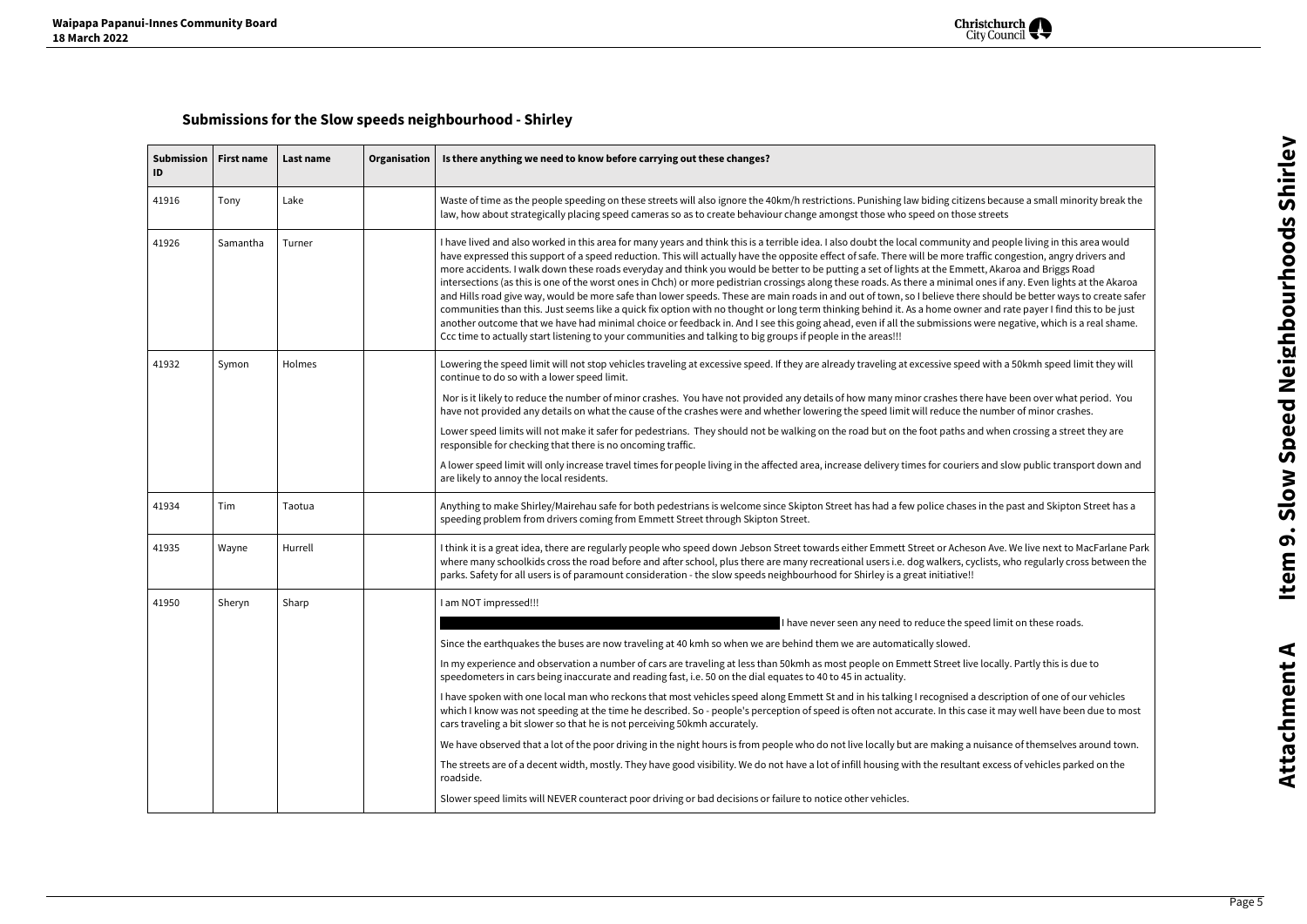|       |         |           | In fact, I find slower speeds make me less alert.                                                                                                                                                                                                                                                                                                                                                                                                                                                                                                    |
|-------|---------|-----------|------------------------------------------------------------------------------------------------------------------------------------------------------------------------------------------------------------------------------------------------------------------------------------------------------------------------------------------------------------------------------------------------------------------------------------------------------------------------------------------------------------------------------------------------------|
|       |         |           | Just because cars are being driven at slower than the designated speed limit of 50 kmh is not sufficient reason to lower the designate<br>vary throughout the day and we mostly drive accordingly.                                                                                                                                                                                                                                                                                                                                                   |
|       |         |           | I also cycle around at times and have never found the vehicular traffic to be a problem.                                                                                                                                                                                                                                                                                                                                                                                                                                                             |
|       |         |           | I DO NOT support your proposed change!!                                                                                                                                                                                                                                                                                                                                                                                                                                                                                                              |
| 41957 | Oliver  | Preston   | This change will not make roads safer, in fact it will encourage people who normally keep to speed limits to break them.                                                                                                                                                                                                                                                                                                                                                                                                                             |
|       |         |           | This is because, as more and more draconian speed limits are put in place (recent changes in town to 30kmph, Westminster St and Pi<br>get more and more tired of them. This will doubtless lead to, on average, more dangerous speeds being reached than before.                                                                                                                                                                                                                                                                                     |
|       |         |           | Furthermore this should not be done without first asking the ratepayers (who are paying for the activities of the city council) what th<br>This 'have your say' process is simply hearing the ratepayers out. Rate payers should have a real say that really can change what is ha<br>proposing is a waste of valuable money, and a poor use of the millions of dollars received to make Christchurch a better place to live.                                                                                                                        |
|       |         |           | Finally this change is going to incriminate so many average kiwis heading home from work and going the standard 50kmph. It's simp<br>to manage to weave in and out of the multiplicity of finicky speeds without making mistakes.                                                                                                                                                                                                                                                                                                                    |
|       |         |           | Rather than endlessly tweaking speeds in Shirley, or anywhere in Christchurch. Spend money on improved roads, traffic lighting and<br>countless other things that will not aggravate people to speed recklessly.                                                                                                                                                                                                                                                                                                                                     |
|       |         |           | For these reasons, please halt the planned changes.                                                                                                                                                                                                                                                                                                                                                                                                                                                                                                  |
|       |         |           | Regards,                                                                                                                                                                                                                                                                                                                                                                                                                                                                                                                                             |
|       |         |           | Oli Preston                                                                                                                                                                                                                                                                                                                                                                                                                                                                                                                                          |
| 41960 | Paul    | Hyman     | You need to know that this is a terrible idea. Why are you choosing to punish the general law abiding public? Lowering the speed limi<br>problem speeders. They will ignore 40kph as much as they ignored the current speed limits. Your chances of catching them doing 80l<br>will probably catch loads more people doing 50kph.                                                                                                                                                                                                                    |
|       |         |           | Voss street, it is wide and straight and consequently we have people speeding down here all the tim<br>interests in slowing down traffic then there would be money for narrowing, and installing speed bumps and other speed reduction m<br>lowering speed limits will make it look like something is being done for the price of updating a few signs. But in reality you will just b<br>majority for the sake of appearances.                                                                                                                      |
| 41962 | Gaye    | Stevens   | Riselaw Street need to have speed reduced as there is a school entrance and parks where kids are all the time.                                                                                                                                                                                                                                                                                                                                                                                                                                       |
| 41967 | Eric    | Ackroyd   | Good idea, fully support - traffic rat-runs at speed at peak times from Marshland to Shirley Rd or vice versa via side streets. This move<br>scootering, especially for kids to get to school. Slower speed limits make such school trips safer and give kids and drivers more time t<br>needs slower speed limits outside Shirley Intermediate and Shirley Primary but I understand central government is currently develop<br>speed limits outside schools.                                                                                        |
| 41974 | Robert  | Smith     | Dropping the speed limit isn't going to make it safer.                                                                                                                                                                                                                                                                                                                                                                                                                                                                                               |
|       |         |           | The introduction of speed bumps or similar would address the issue.                                                                                                                                                                                                                                                                                                                                                                                                                                                                                  |
| 41978 | Rachael | Travaille | Reducing speed around our area will only penalize residents who keep to the current speed rules. What you need to do is penalize or<br>drivers who are speeding at excess speeds (100kmph for example) down our street, loosing traction, doing burnouts and driving exce<br>council needs to consider these people and how to combat this problem rather than this weak excuse at solving a non-existent probl<br>are bad quality roads and pot holes that reoccur and are badly repaired, dangerous excessive speed, dangerous people and very bad |

designated speed limit. Conditions

r St and Preston's at 40kmph) people

il) what they think about the idea. what is happening. What you are<br>ace to live.

It's simply unfair to expect people

ghting and roundabouts and

speed limit will do nothing to stop doing 80kph will remain tiny, but you

all the time. If there was any actual duction measures. I am guessing will just be punishing the vast

This move will encourage cycling and ore time to react. Shirley Rd itself Iy developing a new standard for

enalize or reduce the amount of iving excessively noisy vehicles. The tent problem. Our problems in Shirley d very bad police followup/response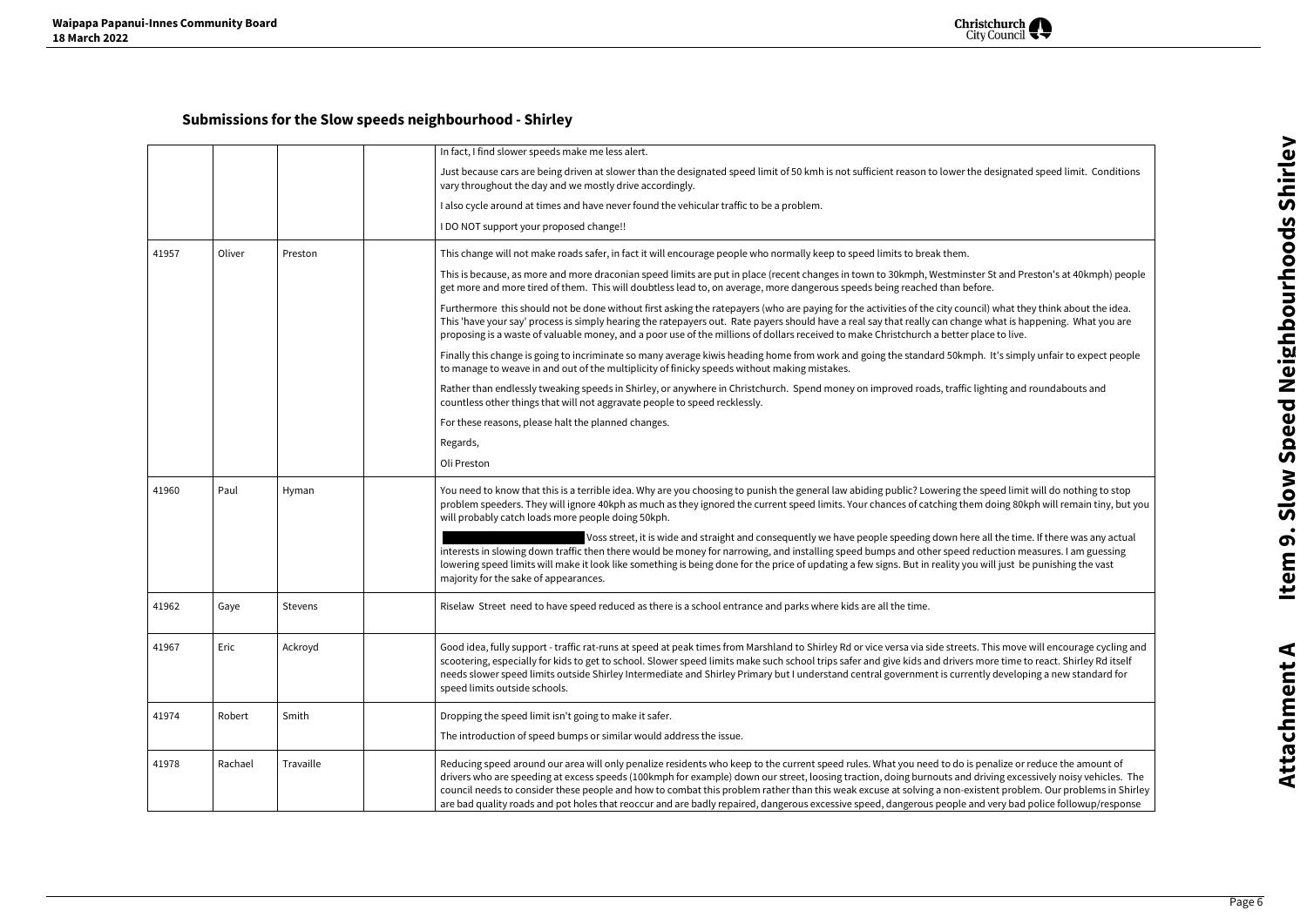|       |         |          | time when called, gravel being left on the roads so people are doing burnouts on it, not enough police presence in the area to deal w<br>response time in Shirley needs to be improved, or speed cameras to capture the people actually causing the traffic excessive speed.<br>area would be improved by the council maintaining shrubs and bushes that obscure vision at intersections. Reducing speed around<br>terrible congestion around the Briggs Road/Emmett Street corner. Adding a roundabout/traffic circle here would probably save a lif<br>intersection. Reducing speed does not help the road rage, impatience, dangerous driving and (council)bush-obscured vision when a<br>intersection. |
|-------|---------|----------|------------------------------------------------------------------------------------------------------------------------------------------------------------------------------------------------------------------------------------------------------------------------------------------------------------------------------------------------------------------------------------------------------------------------------------------------------------------------------------------------------------------------------------------------------------------------------------------------------------------------------------------------------------------------------------------------------------|
| 41987 | Garth   | Jensen   | Changes to the 50km limit should NOT be necessary. Older children are sensible enough to NOT require reduced speeds.                                                                                                                                                                                                                                                                                                                                                                                                                                                                                                                                                                                       |
|       |         |          | Young children have school staff in school areas, have traffic lights and crossings where required and are the responsibility of paren<br>controlled zones i.e. there is and should be adult supervision in all areas that children move. Bus lanes and cycle lanes are already so<br>traffic movement in Christchurch. We don't need further traffic flow impingement especially where it is not necessary.                                                                                                                                                                                                                                                                                               |
| 41994 | Noel    | Nelson   | This proposal is a waste of time and money.                                                                                                                                                                                                                                                                                                                                                                                                                                                                                                                                                                                                                                                                |
|       |         |          | Those who obey the law will reduce to 40k. I suspect that these people dont generally cause crashes.                                                                                                                                                                                                                                                                                                                                                                                                                                                                                                                                                                                                       |
|       |         |          | Those who regularly speed, ignoring the speed limit, will still speed and ignore the speed limit. These are the ones who would proba<br>not always directly, but possibly be creating a dangerous situation another driver or pedestrian could react to.                                                                                                                                                                                                                                                                                                                                                                                                                                                   |
|       |         |          | I suggest that the Council committee who came up with this idea, spend the whole day on a Saturday or Sunday sitting quietly on t<br>the lunatics who see a wide open street and race to the other end. These people wont take any notice of a 40k sign.                                                                                                                                                                                                                                                                                                                                                                                                                                                   |
|       |         |          | The only way to make the roads safer from speedsters would be to Police every street every day. There is no way our Police would h                                                                                                                                                                                                                                                                                                                                                                                                                                                                                                                                                                         |
| 42002 | Sharon  | Marsh    |                                                                                                                                                                                                                                                                                                                                                                                                                                                                                                                                                                                                                                                                                                            |
|       |         |          | I think lowering the speed limit on Hills road, Akaroa Street, Briggs road is a great idea.                                                                                                                                                                                                                                                                                                                                                                                                                                                                                                                                                                                                                |
|       |         |          | We have many families and children in this area, with local shops and a park just over the back.                                                                                                                                                                                                                                                                                                                                                                                                                                                                                                                                                                                                           |
|       |         |          | Cars and Trucks travel down Briggs, Akaroa and hills roads from the city or marshlands road.                                                                                                                                                                                                                                                                                                                                                                                                                                                                                                                                                                                                               |
|       |         |          | Very fast, more than the 50k limit.<br>It would amazing if the trucks could not come down these roads, they travel over the speed limit, hitting the pot holes in the road ar<br>and jump when these trucks come flying past. I don't see the need to come down a suburban street, when there is plenty of ring road<br>new motor way is open.                                                                                                                                                                                                                                                                                                                                                             |
|       |         |          | Regards                                                                                                                                                                                                                                                                                                                                                                                                                                                                                                                                                                                                                                                                                                    |
| 42005 | Matthew | Wilson   | The people that are speeding are not going to stop with a speed decrease. Your slowing the honest law abiding people. And there no<br>ridiculous and only after this will cops be there revenue gathering to try catch people. Like I said it won't stop the ones doing it now!                                                                                                                                                                                                                                                                                                                                                                                                                            |
| 42006 | Erin    | Crowther | Hi,                                                                                                                                                                                                                                                                                                                                                                                                                                                                                                                                                                                                                                                                                                        |
|       |         |          | I really object to this - please don't do it. It seems silly to do based off "a few minor crashes in the past few years." This is likely to ha<br>make mistakes when they are driving. I live and work in Shirley and the riff raff driving recklessly will NOT be deterred by a 40 kph sig<br>life annoying for other people who are driving responsibly.                                                                                                                                                                                                                                                                                                                                                 |
|       |         |          | Kind regards,                                                                                                                                                                                                                                                                                                                                                                                                                                                                                                                                                                                                                                                                                              |
|       |         |          | Erin                                                                                                                                                                                                                                                                                                                                                                                                                                                                                                                                                                                                                                                                                                       |
|       |         |          |                                                                                                                                                                                                                                                                                                                                                                                                                                                                                                                                                                                                                                                                                                            |

to deal with problems. Police  $\alpha$ e speed. Traffic flow and safety in the I around here would add to already save a life in the future at this n when approaching this

of parents or caregivers away from already severely impacting smoothe

Id probably cause accidents, maybe

ietly on the side of Voss St watching

e would have the resources to do this.

e road and making that houses shake f ring roads and even more so now the

d there not the ones speeding. This is

ely to happen anywhere and people make mistakes when they drive driving.<br>10 kph sign. All you're doing is making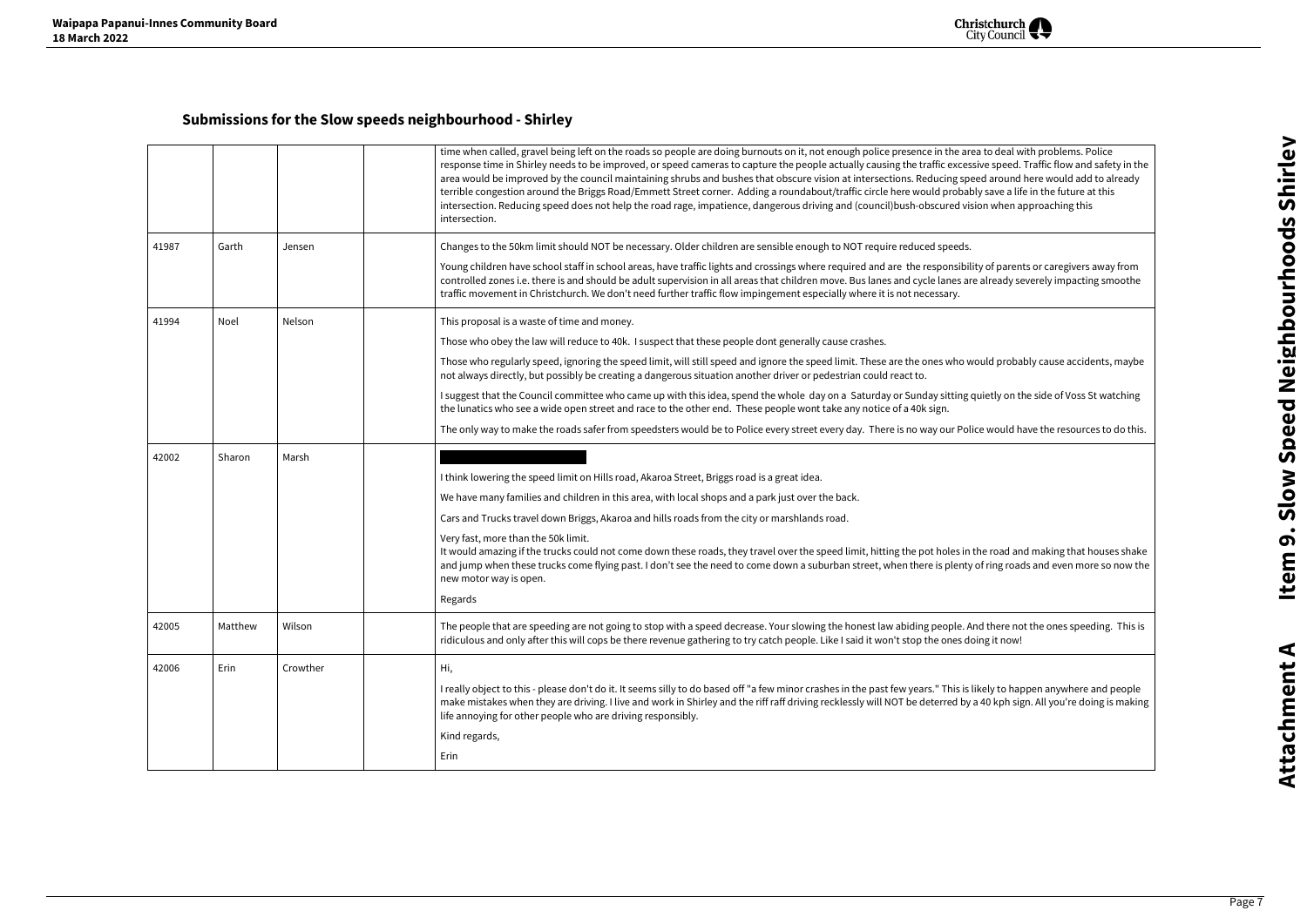| 42007 | Jean   | Flannery | We<br>have been saying for years that the speed limit is too high. There is also only the one stretch of road, from the Brig<br>Road junction with Marshland Road, to the Fitzgerald Avenue junction with Moorhouse Avenue, that is a direct route all the way through the city. Traffic on the<br>route has, as anticipated, not been reduced noticeably by the new Cranford Street arterial                                                                                                                                                                                                                                                                                                                                                                                                                         |
|-------|--------|----------|-----------------------------------------------------------------------------------------------------------------------------------------------------------------------------------------------------------------------------------------------------------------------------------------------------------------------------------------------------------------------------------------------------------------------------------------------------------------------------------------------------------------------------------------------------------------------------------------------------------------------------------------------------------------------------------------------------------------------------------------------------------------------------------------------------------------------|
|       |        |          | Large lorries actually cause our house to shake as they pass us, when travelling at - or close to - 50kph                                                                                                                                                                                                                                                                                                                                                                                                                                                                                                                                                                                                                                                                                                             |
|       |        |          | Speeding is already a common occurrence on this stretch of road, even with a 50kph limit - particularly from Akaroa Street south to Shirley Road. Static spee<br>cameras would be of great help in enforcing the speed limit.                                                                                                                                                                                                                                                                                                                                                                                                                                                                                                                                                                                         |
|       |        |          | Westminster Street already has a 40kph limit and - especially at school pick-up time - cars frequently still speed along there.                                                                                                                                                                                                                                                                                                                                                                                                                                                                                                                                                                                                                                                                                       |
|       |        |          | My neighbours, who are elderly and do not have internet access, join me in these views.                                                                                                                                                                                                                                                                                                                                                                                                                                                                                                                                                                                                                                                                                                                               |
| 42009 | John   | Coulson  | I was pleased to see this proposal. Trucks frequently shake our house when travelling at, or possibly above, the current speed limit.                                                                                                                                                                                                                                                                                                                                                                                                                                                                                                                                                                                                                                                                                 |
|       |        |          | Traffic on the Briggs Road - Hills Road stretch is heavy, and the current 50kph limit is often exceeded. Vehicles avoiding the side roads that already have a 40<br>limit are adding to the problems. But the new limit will need enforcement if it is to be successful.                                                                                                                                                                                                                                                                                                                                                                                                                                                                                                                                              |
|       |        |          | I travel along Westminster Street at school pick-up time and am frequently tailgated, even overtaken, by cars when driving at 40kph.                                                                                                                                                                                                                                                                                                                                                                                                                                                                                                                                                                                                                                                                                  |
| 42010 | Dave   | Gardner  | I approve of this change,                                                                                                                                                                                                                                                                                                                                                                                                                                                                                                                                                                                                                                                                                                                                                                                             |
|       |        |          | I travel through this area on bicycle and car to the palms and to my friends house and it will be nicer to travel thorough the area with cars going at the more<br>appropriate speed of 40kmph                                                                                                                                                                                                                                                                                                                                                                                                                                                                                                                                                                                                                        |
| 42016 | Jay    | Carr     | I live in this area and I have doubts that lowering the speed limit alone will do little to change driving behaviours. A number of the roads (e.g. the southern ha<br>Quinns Road) is wide and straight which does nothing to discourage drivers from going faster - it will be a waste of money changing the speed limit.                                                                                                                                                                                                                                                                                                                                                                                                                                                                                            |
|       |        |          | It will make little difference to those that regularly go well over 50 anyway, and I doubt there would be enough monitoring from Police in a residential area lil<br>this. I also therefore doubt any costs could be recouped by additional fines for those going over 40.                                                                                                                                                                                                                                                                                                                                                                                                                                                                                                                                            |
|       |        |          | I see that it has already been discounted, but I really think the money would be better spent building traffic calming measures instead which force drivers to<br>slow.                                                                                                                                                                                                                                                                                                                                                                                                                                                                                                                                                                                                                                               |
| 42017 | Andrew | Green    | Traffic calming measures are under your control and should be added to the long term plan. The issue in these areas is not people doing 50kmh, but rather<br>those that are exceeding this limit. Rather than putting a lower speed limit, which people will continue to break, physically preventing people from doing suo<br>excessive speed is the practical method to make sure that no one will get hurt. All funding should be put into traffic calming measures in defined areas where<br>there have been recorded safety issues, by adding padeatrian crossings where needed and traffic isaldns to truely keep padeatrians safe if there is and ongoi<br>issue in the area, rather than a blanket approach that won't actually fox the underlying issue of people already speeding down inappropriate roads. |
| 42018 | Aaron  | Dekker   | Can you include Richmond North in this or create a new proposal for Richmond North?                                                                                                                                                                                                                                                                                                                                                                                                                                                                                                                                                                                                                                                                                                                                   |
| 42021 | Rose   | Myall    | I fully support this move. There is a lot of traffic on these busy roads and even now many vehicles travel far too fast.                                                                                                                                                                                                                                                                                                                                                                                                                                                                                                                                                                                                                                                                                              |
|       |        |          | Drivers avoid the side roads that already have a 40kph limit. I just hope the police will really enforce this limit on all the slow speed roads.                                                                                                                                                                                                                                                                                                                                                                                                                                                                                                                                                                                                                                                                      |
|       |        |          | I don't live right on the main road but still feel vibration from heavy lorries that don't keep their speed down.                                                                                                                                                                                                                                                                                                                                                                                                                                                                                                                                                                                                                                                                                                     |
| 42022 | Mel    | Busch    | I personally don't think changing speed limits will do much to reduce dangerous driving in Shirley. The people who speed in these streets are going to speed<br>regardless of the posted limit!                                                                                                                                                                                                                                                                                                                                                                                                                                                                                                                                                                                                                       |
|       |        |          | However, I do think more needs to be done around the school speed limit! At the moment there is no signage that it is a school zone or reduced speed limits<br>school drop off hours on Shirley Road. There are frequent near-misses on the school crossing! I've seen cars run the red light while tooting at children crossir<br>with the green signal!!!                                                                                                                                                                                                                                                                                                                                                                                                                                                           |

one stretch of road, from the Briggs way through the city. Traffic on this

side roads that already have a 40kph

of the roads (e.g. the southern half of hanging the speed limit.

from Police in a residential area like

people doing 50kmh, but rather preventing people from doing such exects<br>Interaction method to make resure that no one put into the put into the put into the put in the put into the p teatrians safe if there is and ongoing wn inappropriate roads.

nool zone or reduced speed limits in nt while tooting at children crossing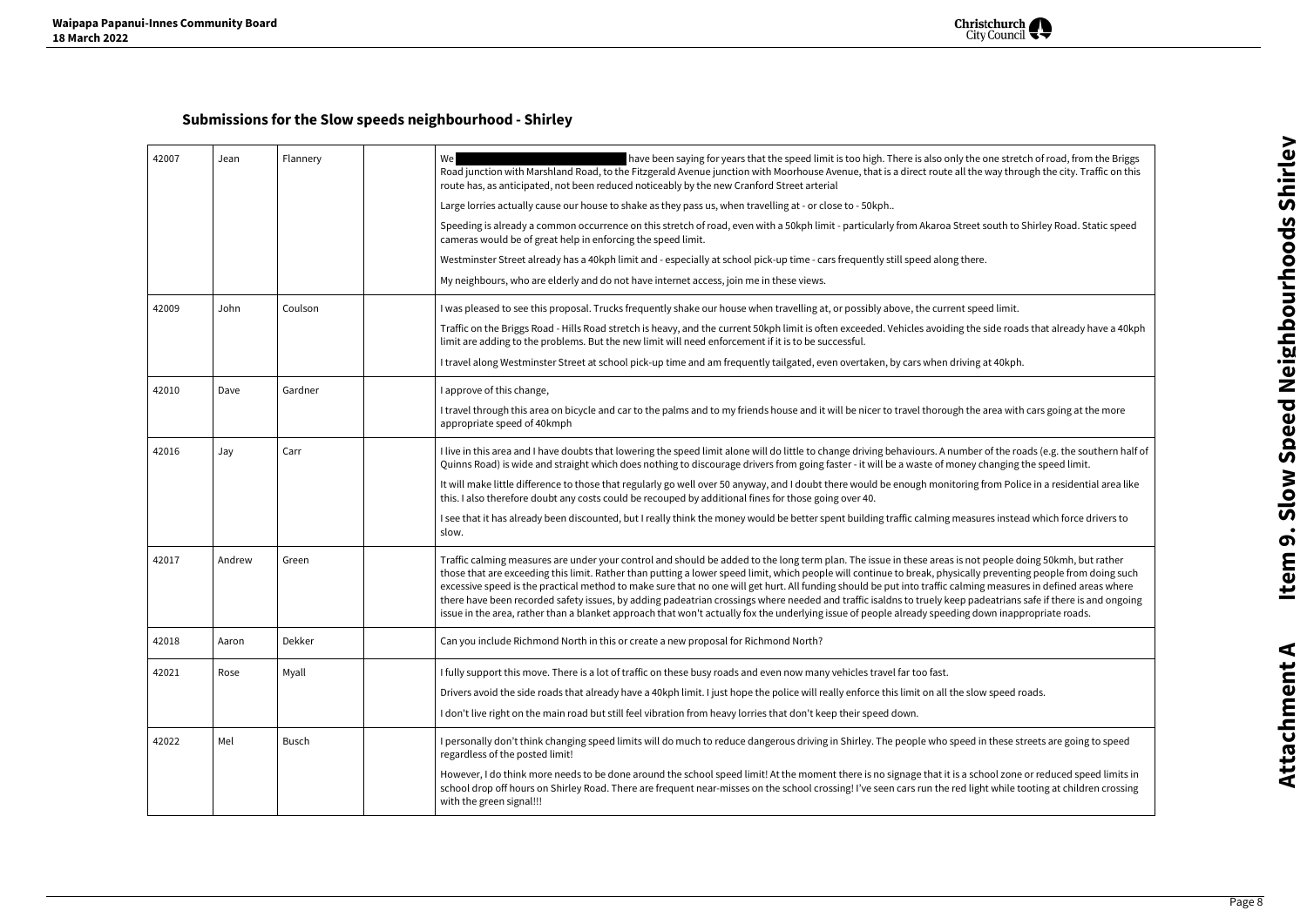|       |          |                | Also, more needs to be done to fix the actual roads - the sink hole in Emmett Street keeps getting patched over, only to sink again soon after. Please look into<br>why it keeps happening, not just patch over.                                                                                                                                                                                                                                                                                                                                                                                                                                                                                                                                                                                                                                                                                                                                                                                                                                                                                                                                                                                                                                                                                                                                                                                                                                                                                                                                                                                                                                                                                                                                                                                                                                                                                                                                         |
|-------|----------|----------------|----------------------------------------------------------------------------------------------------------------------------------------------------------------------------------------------------------------------------------------------------------------------------------------------------------------------------------------------------------------------------------------------------------------------------------------------------------------------------------------------------------------------------------------------------------------------------------------------------------------------------------------------------------------------------------------------------------------------------------------------------------------------------------------------------------------------------------------------------------------------------------------------------------------------------------------------------------------------------------------------------------------------------------------------------------------------------------------------------------------------------------------------------------------------------------------------------------------------------------------------------------------------------------------------------------------------------------------------------------------------------------------------------------------------------------------------------------------------------------------------------------------------------------------------------------------------------------------------------------------------------------------------------------------------------------------------------------------------------------------------------------------------------------------------------------------------------------------------------------------------------------------------------------------------------------------------------------|
| 42023 | Jacob    | Uden           |                                                                                                                                                                                                                                                                                                                                                                                                                                                                                                                                                                                                                                                                                                                                                                                                                                                                                                                                                                                                                                                                                                                                                                                                                                                                                                                                                                                                                                                                                                                                                                                                                                                                                                                                                                                                                                                                                                                                                          |
| 42027 | Hayley   | Bensemann      | You would be better off putting speed bumps down the streets, people that are speeding don't tend to care what the limit is set at. Speed bumps would be a<br>much safer option.                                                                                                                                                                                                                                                                                                                                                                                                                                                                                                                                                                                                                                                                                                                                                                                                                                                                                                                                                                                                                                                                                                                                                                                                                                                                                                                                                                                                                                                                                                                                                                                                                                                                                                                                                                         |
| 42031 | Courtney | Henderson      | I don't think this is really much a say with the way this is question is phrased. I think it's a waste of time and money.<br>this has never been something we have though about                                                                                                                                                                                                                                                                                                                                                                                                                                                                                                                                                                                                                                                                                                                                                                                                                                                                                                                                                                                                                                                                                                                                                                                                                                                                                                                                                                                                                                                                                                                                                                                                                                                                                                                                                                          |
| 42041 | Geoff    | Moore          | I have no issue with the speed being reduced to 40kp/h but more so due to the state of the roads like Emmet. However don't believe it will slow the speeders one<br>bit as they don't pay attention to the current 50kp/h limit. There needs to be a higher police presents in Shirley as constantly there are cars doing burnouts and<br>speeding.                                                                                                                                                                                                                                                                                                                                                                                                                                                                                                                                                                                                                                                                                                                                                                                                                                                                                                                                                                                                                                                                                                                                                                                                                                                                                                                                                                                                                                                                                                                                                                                                      |
| 42047 | Adam     | <b>Brownie</b> | Slowing down people in areas I see is far more dangerous than having speeds at 50km through residential neighborhoods. All this causes is frustrated drives<br>who do dangerous maneuvers to get past drivers who are already driving well under the posted speed limit - The real issue here is not road speeds it is the<br>people on the roads who are driving 20+kmh under the speed limit who will now drive even slower again causing yet more frustration. If they do not have the<br>capability to stick to the posted speed or fairly close which is deemed safe, then they should not be able to hold a license as they are not safe people to have on<br>the roads. A decrease in speed I see is nothing but an attempt to increase revenue bought in by police stops and does not actually address the real problem of<br>inconsiderate or poor driving ability.                                                                                                                                                                                                                                                                                                                                                                                                                                                                                                                                                                                                                                                                                                                                                                                                                                                                                                                                                                                                                                                                             |
| 42049 | Dot      | Volovik        | Was just wondering how we go about putting up a 10km sign re the racing down Hewlings Street Shirley I see you are making a few change in Shirley I'm afraid<br>some one is going to get seriously injured we have a few children that play down our street                                                                                                                                                                                                                                                                                                                                                                                                                                                                                                                                                                                                                                                                                                                                                                                                                                                                                                                                                                                                                                                                                                                                                                                                                                                                                                                                                                                                                                                                                                                                                                                                                                                                                              |
| 42071 | Manpreet | Singh          | Please put some speed breaker too<br>Thanks                                                                                                                                                                                                                                                                                                                                                                                                                                                                                                                                                                                                                                                                                                                                                                                                                                                                                                                                                                                                                                                                                                                                                                                                                                                                                                                                                                                                                                                                                                                                                                                                                                                                                                                                                                                                                                                                                                              |
| 42074 | Nyal     | Dillimore      | I live in Shirley and almost daily I see/hear cars/trucks or motorcycles speeding down Emmett street. The only time I haven't been concerned in 6 years about<br>excessive speed or reckless/dangerous driving is when we were in lockdown 4, lockdown 3 sadly it started up again. I am 100% supportive of reducing the speed<br>limit especially after I witnessed a car that crashed through a fence just before I left the school with my 2 children at 3pm, we were on bikes and the car that<br>crashed was on the footpath, I'd hate to think what would have happened if there were children walking home 10 mins earlier. Also I have concerns about large<br>trucks going down Emmett street because each time they pass my house,<br>, my house shakes like there is an earthquake, I get<br>anxiety each and every time. The reason this happens is because the road has been dug up so many times by Council workers that now there doesn't seem to be<br>any solid ground alongside our home or at the front near the road (also thanks to a sewage station being built on our fence line). In addition there is a dip in the<br>road that is yet to be fixed and I've seen fast vehicles almost "taking off" so to speak. I would love to see a reduction in speed because during the school term<br>kids are walking down the road and there are no 'school kids' signs, in fact adding sign on Riselaw and Emmett would be worth the investment and I would also<br>like to see the cars slow down for the ducks who visit every year from Spring through to Summer with the possibility of animal crossings. Lastly, I'd like to<br>request more cameras down our streets to identify the cars of those culprits who do burnouts, donuts etc late at night or early morning, their lack of<br>consideration and sense of entitlement is not something we ought to have deal with or accept. Thank-you for your time and consideration. |
| 42082 | Scott    | Koorey         | , which is part of the proposed Shirley area for speed reduction. Sabina Street is unusually wide for a suburban side<br>street (about the width of 5 cars), and is straight for most of its length. As a result, we would often have cars speeding noisily up the street - I would estimate in<br>some cases going as fast as 80kmh.                                                                                                                                                                                                                                                                                                                                                                                                                                                                                                                                                                                                                                                                                                                                                                                                                                                                                                                                                                                                                                                                                                                                                                                                                                                                                                                                                                                                                                                                                                                                                                                                                    |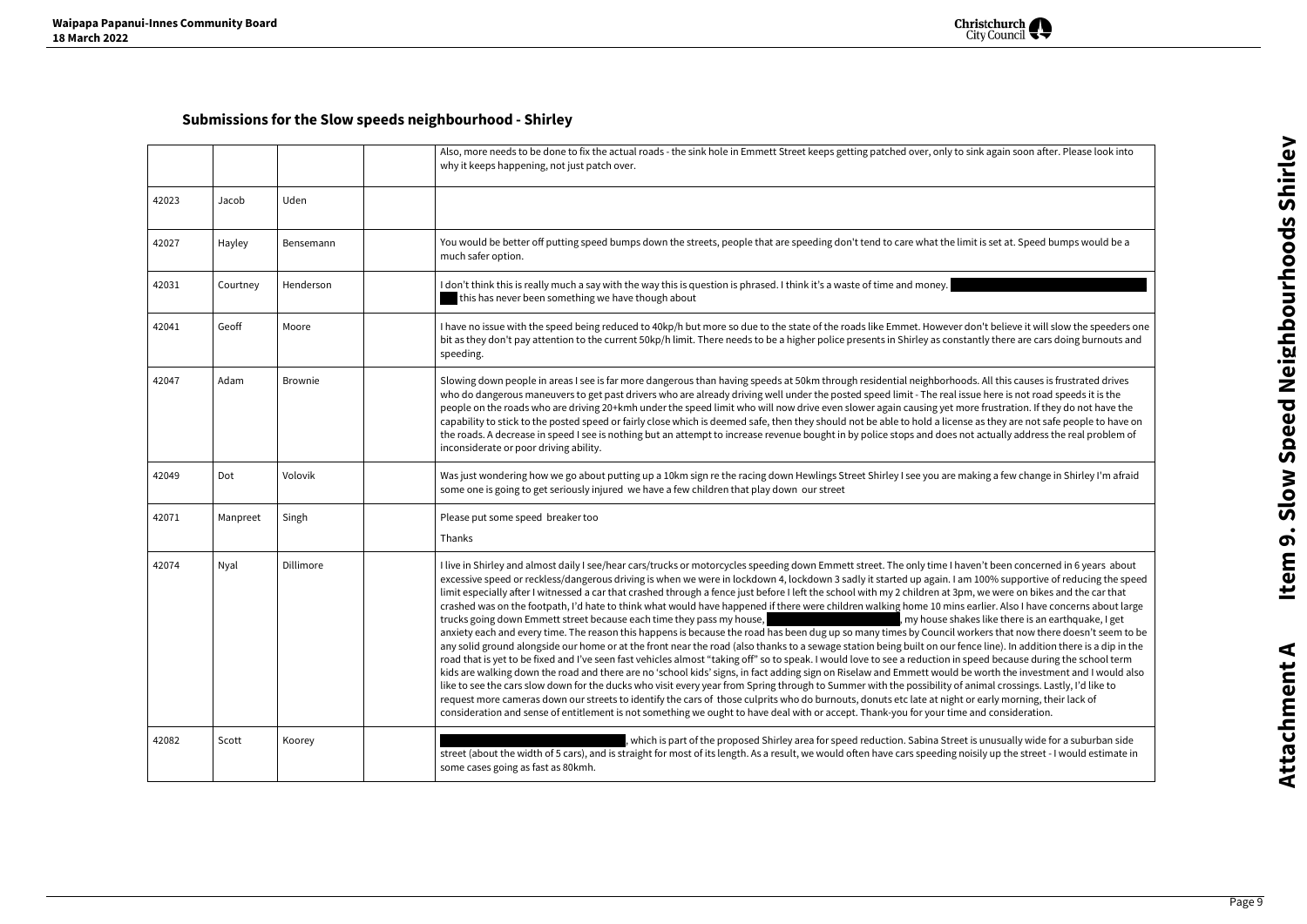|                 |           |              |         | Additionally, the intersection where Sabina Street crosses Hercules Street is extremely dangerous, and I have observed and been involved in several near-misses<br>there. Hercules is also a wide and straight road, and although it gives way to Sabina, some vehicles travelling fast from having just come off Marshlands Road<br>will ignore the give way and just speed through the intersection along Hercules.                                                                                                                                                                                                                                                                                                                                                                                                                                                                                                                                                                                                                                                                                                                                                                                                                                                                                                                                                                                                                      |
|-----------------|-----------|--------------|---------|--------------------------------------------------------------------------------------------------------------------------------------------------------------------------------------------------------------------------------------------------------------------------------------------------------------------------------------------------------------------------------------------------------------------------------------------------------------------------------------------------------------------------------------------------------------------------------------------------------------------------------------------------------------------------------------------------------------------------------------------------------------------------------------------------------------------------------------------------------------------------------------------------------------------------------------------------------------------------------------------------------------------------------------------------------------------------------------------------------------------------------------------------------------------------------------------------------------------------------------------------------------------------------------------------------------------------------------------------------------------------------------------------------------------------------------------|
|                 |           |              |         | Therefore, my proposal is that speed-calming measures be installed at the Sabina/Hercules intersection, to mitigate speed issues on both streets and reduce the<br>chance of collisions at the intersection.                                                                                                                                                                                                                                                                                                                                                                                                                                                                                                                                                                                                                                                                                                                                                                                                                                                                                                                                                                                                                                                                                                                                                                                                                               |
| 42086           | Martin    | Maunsell     |         | It's a good idea to slow the traffic down, especially in the streets that are around schools                                                                                                                                                                                                                                                                                                                                                                                                                                                                                                                                                                                                                                                                                                                                                                                                                                                                                                                                                                                                                                                                                                                                                                                                                                                                                                                                               |
| 42088&<br>43690 | Rebecca   | Roper-Gee    |         | I support effective measures to slow traffic in Shirley. The majority of streets in Shirley are winding, limiting the distance road and footpath users can see when<br>making decisions about crossing and speed. It is a medium density residential zone with a high proportion of Kainga Ora homes so there are a lot of pedestrians<br>and a lot of children in the neighbourhood. Many children walk, cycle and scooter to Shirley Primary School with a fairly high proportion not accompanied by an<br>adult. I have seen many close calls between kids and cars, and I have struggled myself at times to cross roads safely on foot with kids as cars come around bends<br>at speed. I lived in the area under consideration for a decade and although my home is now outside this area I still live close by and walk and cycle in the<br>proposed area most days (often with my 9 year old) to access the school, park, community garden, community centre and my workplace. I would love to see a<br>more careful culture around road safety for the neighbourhood. However, given that speeding is already an issue, I am not convinced that a lower speed limit<br>will help - those who speed now will presumably continue to do so. I would like to see other options such as traffic calming roading and landscape features and<br>conspicuous predestrian crossing points such as traffic islands or pedestrian crossings. |
| 42095           | Teresa    | Frapwell     |         | What a waste of money and resources. The roads in this area need up grading. There a continuous sink hole in Emmett street.                                                                                                                                                                                                                                                                                                                                                                                                                                                                                                                                                                                                                                                                                                                                                                                                                                                                                                                                                                                                                                                                                                                                                                                                                                                                                                                |
|                 |           |              |         | The lowering of the speed limit has failed in other suburbs of chch (mairehau) What makes you think it will work in Shirley This area has lots of boy racers You<br>need to come up with a better solution then this.                                                                                                                                                                                                                                                                                                                                                                                                                                                                                                                                                                                                                                                                                                                                                                                                                                                                                                                                                                                                                                                                                                                                                                                                                      |
| 42113           | Emma      | O'Connell    |         | Lowering from 50 to 40 will make no difference to accidents or people getting hurt. Speed bumps would be a better option e.g. on Riselaw St by the school<br>entrance. Lowering the speed is just another form of control. There are other local areas where the speed has been dropped, and myself and other drivers still all<br>go 50. Very rarely do I encounter a driver going the 'required' 40. Just leave our streets alone at 50.                                                                                                                                                                                                                                                                                                                                                                                                                                                                                                                                                                                                                                                                                                                                                                                                                                                                                                                                                                                                 |
| 42132           | Robert    | Fleming      |         | Fully support. The speed limit changes made to some St Albans streets as part of the DEMP programme has resulted in a better environment to ride a bike in due<br>to the perception of average speeds being slightly lower. Occasionally it is necessary for me to use some of the streets in the area proposed due to Briggs Road (<br>to a lesser extent Hills and Shirley Roads) feeling quite bike unfriendly. Thank you for the opportunity to comment.                                                                                                                                                                                                                                                                                                                                                                                                                                                                                                                                                                                                                                                                                                                                                                                                                                                                                                                                                                               |
| 42138           | Dave      | <b>Diggs</b> | Crester | the time of day for the minor crashes? and is it necessary to disrupt the neighbourhood over a few minor incidents.                                                                                                                                                                                                                                                                                                                                                                                                                                                                                                                                                                                                                                                                                                                                                                                                                                                                                                                                                                                                                                                                                                                                                                                                                                                                                                                        |
|                 |           |              | Credit  | The speeding is primarily related to some gangs and associates that have little regard for the law so a speed change will not reduce their speed. i dont want<br>speed limit changed.                                                                                                                                                                                                                                                                                                                                                                                                                                                                                                                                                                                                                                                                                                                                                                                                                                                                                                                                                                                                                                                                                                                                                                                                                                                      |
| 42151           | Amon      | Brown        |         | A good start to creating safer streets. I support this proposal.                                                                                                                                                                                                                                                                                                                                                                                                                                                                                                                                                                                                                                                                                                                                                                                                                                                                                                                                                                                                                                                                                                                                                                                                                                                                                                                                                                           |
| 42622           | Cody      | Cooper       |         | I support this change.                                                                                                                                                                                                                                                                                                                                                                                                                                                                                                                                                                                                                                                                                                                                                                                                                                                                                                                                                                                                                                                                                                                                                                                                                                                                                                                                                                                                                     |
| 43230           | Orlon     | Petterson    |         | To whom it may concern. I'm writing in support of the proposed speed reduction in the Shirley neighbourhood. As a cyclist I appreciate the reduced speed of<br>any vehicle traffic around me. As a driver this lower speed limit is suitable given the nature of the streets. As a resident I'll also appreciate the quieter roads that<br>will eventuate and the safer environment this will provide for residents, kids in particular as well as the animals in the area.                                                                                                                                                                                                                                                                                                                                                                                                                                                                                                                                                                                                                                                                                                                                                                                                                                                                                                                                                                |
| 43265           | Margaret  | Barrett      |         | I agree with all the changes. I am in favour of a slow zone being created in the streets nominated.                                                                                                                                                                                                                                                                                                                                                                                                                                                                                                                                                                                                                                                                                                                                                                                                                                                                                                                                                                                                                                                                                                                                                                                                                                                                                                                                        |
| 43473           | Catherine | Tait         |         | I have no objection to reduced speed limits in the area, however I am concerned that this is not the answer to the problem in Shirley. Slowing traffic through<br>Marshlands road as it passes the shopping areas does make some sense as this is an area where traffic is often a lot faster than it should be, but this would need<br>to be supported by a speed camera and in my view that alone would be a better solution. In respect of the streets marked on the map, the people who speed in                                                                                                                                                                                                                                                                                                                                                                                                                                                                                                                                                                                                                                                                                                                                                                                                                                                                                                                                       |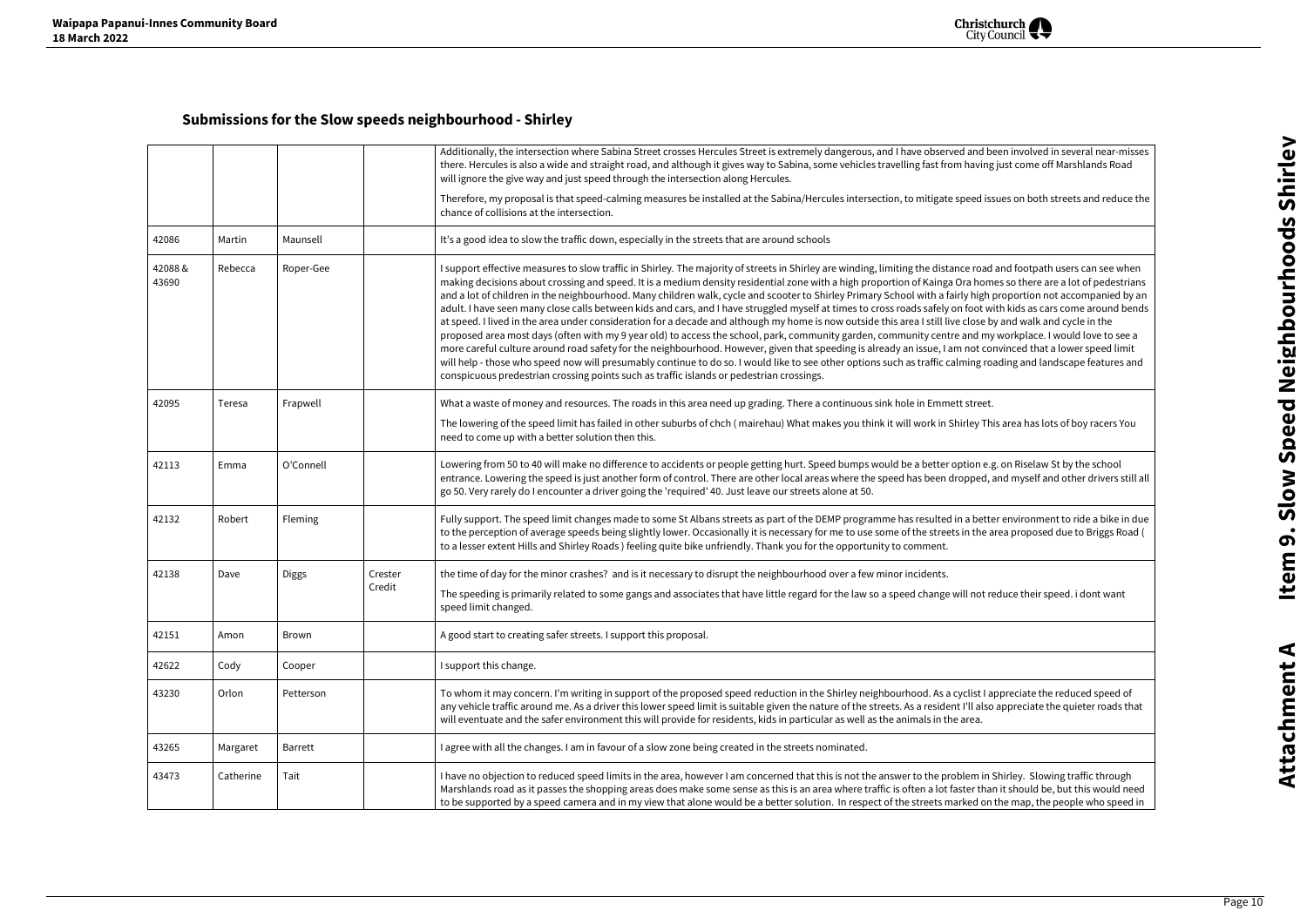|       |       |        | these areas are not people who will follow speed limits anyway! The issue here is boy racers and because of the wide streets the<br>partake in sustained loss of traction. For this reason I think there is no point in the reduced speed limit as all that will do is catch<br>accidently goes over not the ones who are causing the real problems by racing up and down the streets. Again speed cameras wo<br>that we do not currently have the funding for more efficient measures such as speed humps and round-about's. Therefore it is my<br>waste of taxpayer money to change all the road signs to lower speed limits on these side streets. I am aware of a couple of the cra<br>the area and again these were not caused by people who were abiding by the existing rules so lowering the speed limit would not<br>would be interested to know more about why the Council thinks that this will work in the environment I have described. |
|-------|-------|--------|------------------------------------------------------------------------------------------------------------------------------------------------------------------------------------------------------------------------------------------------------------------------------------------------------------------------------------------------------------------------------------------------------------------------------------------------------------------------------------------------------------------------------------------------------------------------------------------------------------------------------------------------------------------------------------------------------------------------------------------------------------------------------------------------------------------------------------------------------------------------------------------------------------------------------------------------------|
| 43533 | Aaron | Simon  | I would like to see how you plan to reenforce this change with changes to the road layout. Self-reenforcing road design will trump<br>would expect to see some sort of visual narrowing of the zone at the very least.                                                                                                                                                                                                                                                                                                                                                                                                                                                                                                                                                                                                                                                                                                                               |
| 43804 | Emma  | McGurk | Hi there,<br>I agree that something needs to change in order to keep our community safe. I<br>am constantly hearing vehic<br>street. I have seen the damage cars have done in high speed crashes and I am just so glad nobody has been hurt yet.<br>I don't believe that changing the speed limit alone will change the dangerous drivers habits. The people who are driving dangero<br>limit so why would they stick to 40km?<br>Every day I hear these vehicles and worry for my kids on bikes and my dog. Emmett st is particularly bad as it has multiple blind c<br>wide for dangerous driving. We need speed bumps as well. Please consider this for the safety of my community.                                                                                                                                                                                                                                                               |
| 43805 | Jozef | McGurk | we have noticed significant disruption<br>street, and people doing burn outs and the like. I have seen multiple police chases coming through, and my sister-in-law had a ca<br>year while police were in pursuit. A reduced speed limit in Shirley would be a welcome change, furthermore putting speed bumps<br>would be incredibly effective and functional at keeping speed down and ensuring the streets are safer for ourselves and children                                                                                                                                                                                                                                                                                                                                                                                                                                                                                                    |
| 43807 | Aimee | Tang   | People drive up and down shirley streets so fast, this project would make it safer for kids, cyclists and drivers. 40kph limits and sp<br>help achieve this.                                                                                                                                                                                                                                                                                                                                                                                                                                                                                                                                                                                                                                                                                                                                                                                         |
| 43979 | Geoff | Sharp  | The idea of 40 kmh in residential streets is fine.<br>However in this block there are a number of Main streets that feed in & out of the area. These streets should remain at 50 kmh.<br>These streets are all wider than the others. Emmett St, Acheson Ave, the bottom portion of Quins Rd, Hammersley Ave & Voss St<br>all the other Streets will be fine at 40 kmh (with probably no effect on traffic speed at all).<br>Locally buses are often cited as examples of "speeding vehicles". They have been limited traveling on Emmett St at 40kmh since<br>causing house movement, which they still do to a degree).<br>As for other speeding vehicles, i don't believe the hooligan element that shows up occasionally will respect a 40kmh limit any mo<br>one. That's a matter for Law Enforcement (i wish.).                                                                                                                                 |
| 43998 | Glen  | Koorey | I support this proposal; it's a logical low-speed neighbourhood area. Although you might not be able to install full traffic calming<br>budget pressures, I'd suggest that you look at low-cost "paint, planters & posts"-style treatments on some of the wider straight st<br>Quinns south, Voss & Hammersley. These were used successfully in Dunedin as a first step for the Central Schools Cluster streets.<br>"kerb extensions", or central islands with planting to break up the long sight lines down a street.                                                                                                                                                                                                                                                                                                                                                                                                                              |
| 44027 | Adam  | Lines  | Thank you for the opportunity to submit on these changes. I was wondering if there is any scope to lower the speed limit to 30km<br>these reductions won't be complemented with traffic calming at this stage, I wonder if the average speed limit drop will only be 2<br>to suggest. Thanks again for the continued commitment to deliver safe streets.                                                                                                                                                                                                                                                                                                                                                                                                                                                                                                                                                                                             |

ts the area attracts those who like to catch out the odd person who ras would be a better option given it is my strong view that it would be a the crashes that have happened in ild not likely have prevented them. I

trump a posted sign every time, so I

g vehicles driving at speed down our

ngerously are not sticking to a 50km

blind corners, no stops and is nice and

ption with speeding up and down the d a car crash through her fence a last bumps in on the likes of Emmett St ildren who often get around by bike.

and speed bumps would be great to

oss St all fall into this category.

since the Earthquakes ( due to

Iny more than they do the current

lming features straight away due to ight streets such as Sabina, Hercules, treets. That could include occasional

30km/h instead please? Given that ly be 2-3km/h, as the research tends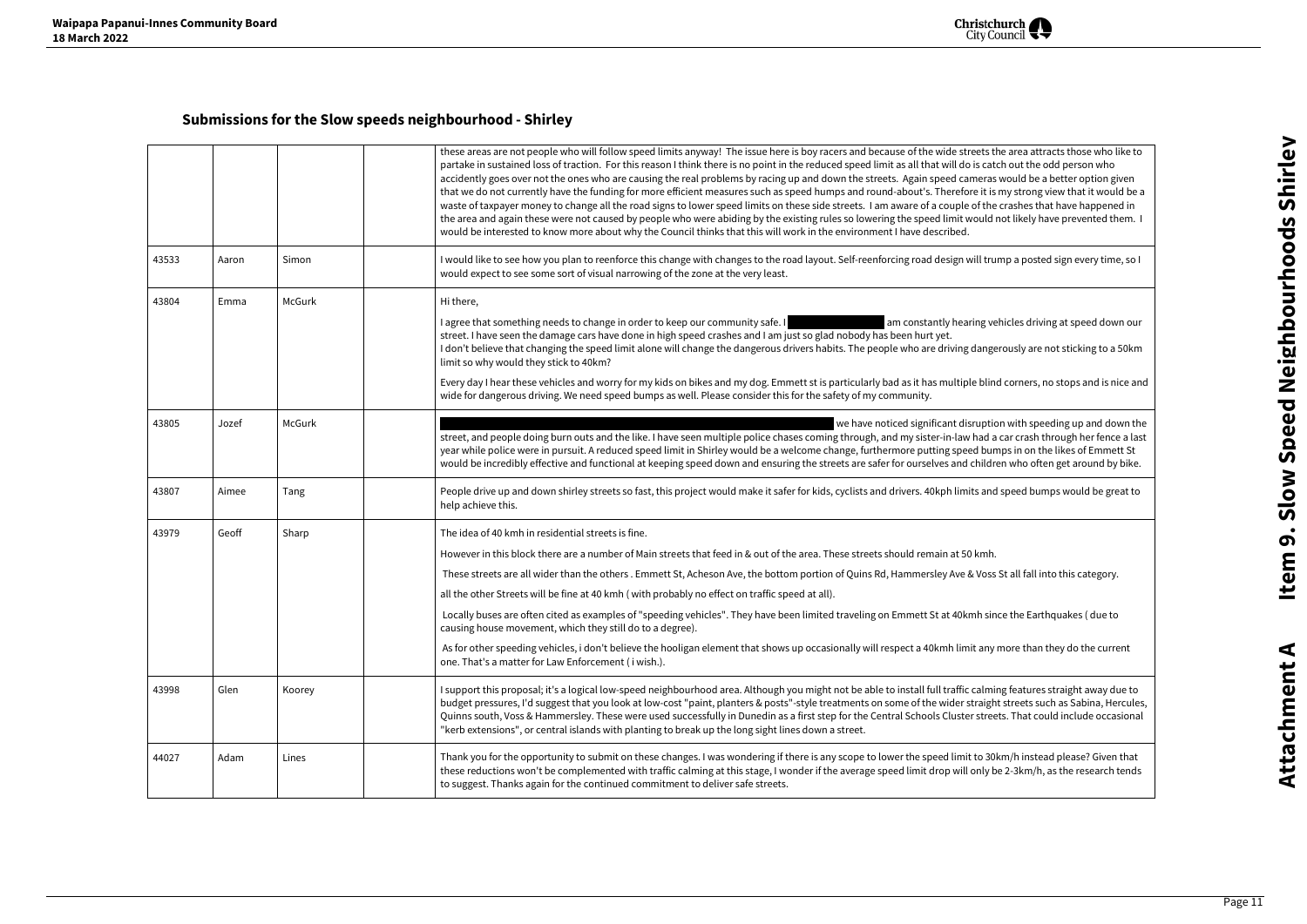



# <span id="page-11-0"></span>**Slow Neighbourhood Speed Zones Shirley**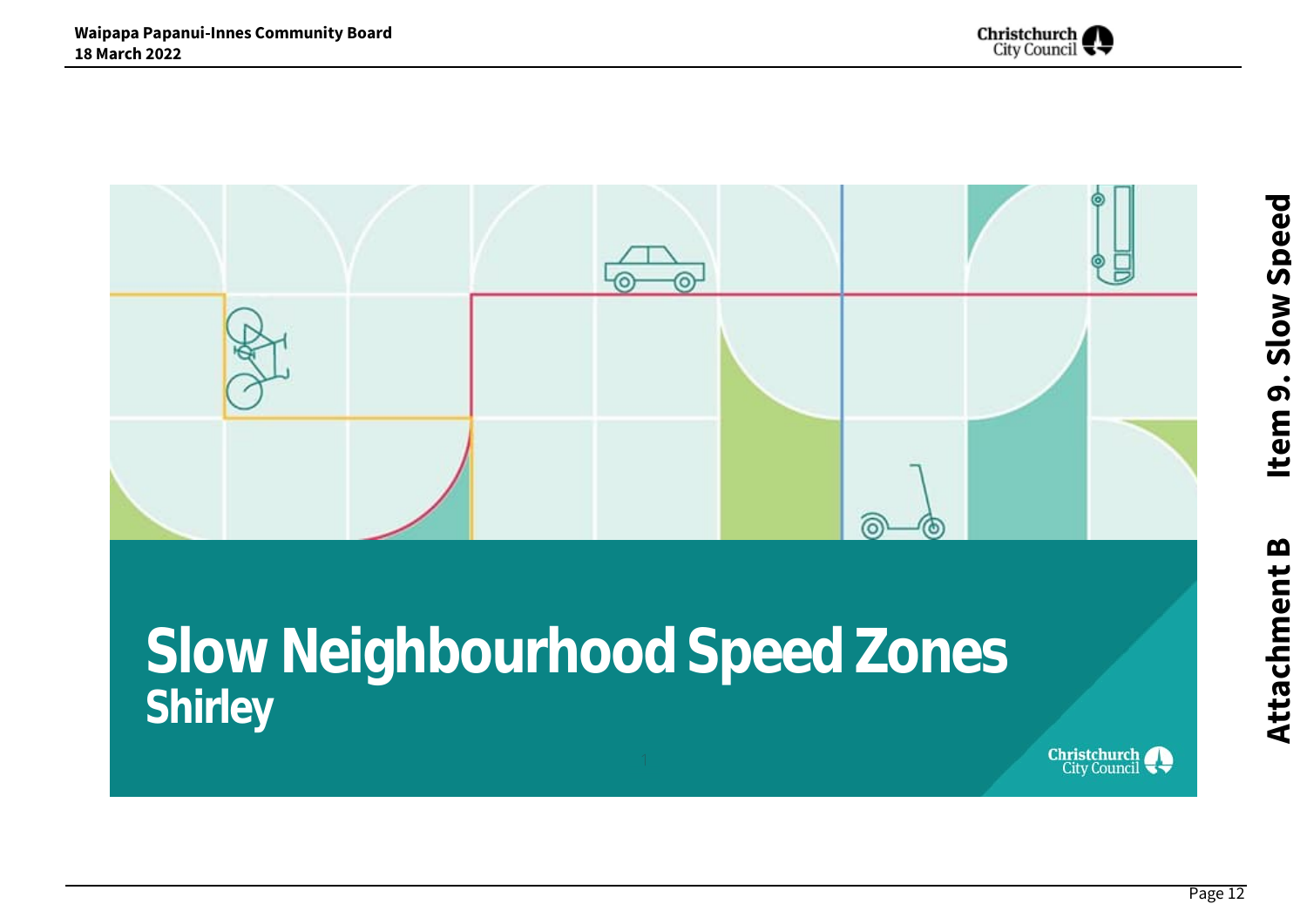



### Why review speeds in neighbourhoods?

- Road to Zero has set a goal of a 40% reduction in Death and Serious injury crashes by 2030
- Speed management is one of the many tools being used to achieve this
- Safe and appropriate speeds in neighbourhoods can:
- o Improve safety for vulnerable road users
- o Improve connectivity for pedestrians
- o Reduce traffic noise in communities
- o Improve safety outside schools in these neighbourhoods

Christchurch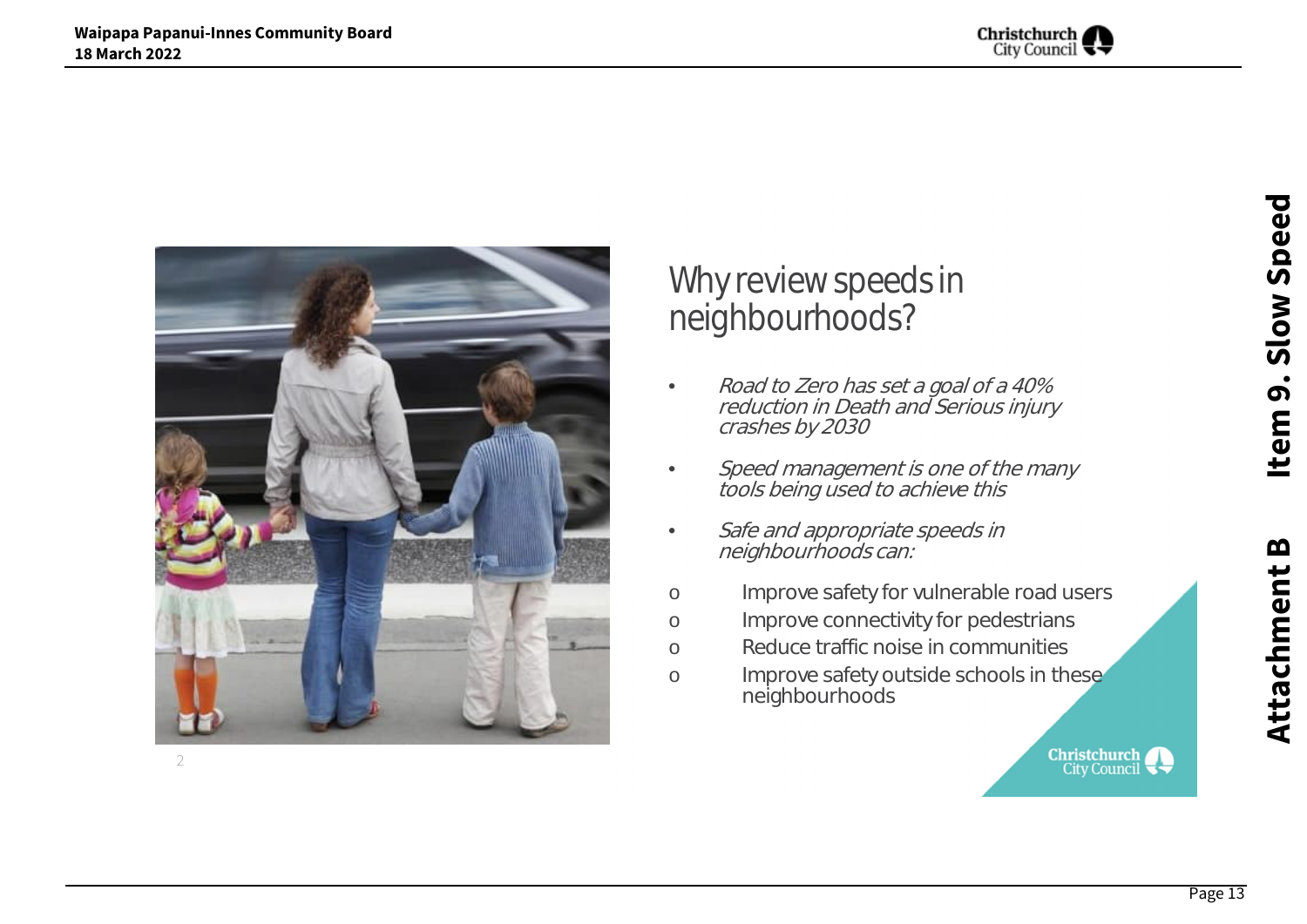

## What was consulted on

- o 40km/h for neighbourhood streets
- o Signs and markings at entrances
- o Repeater signs to be installed throughout